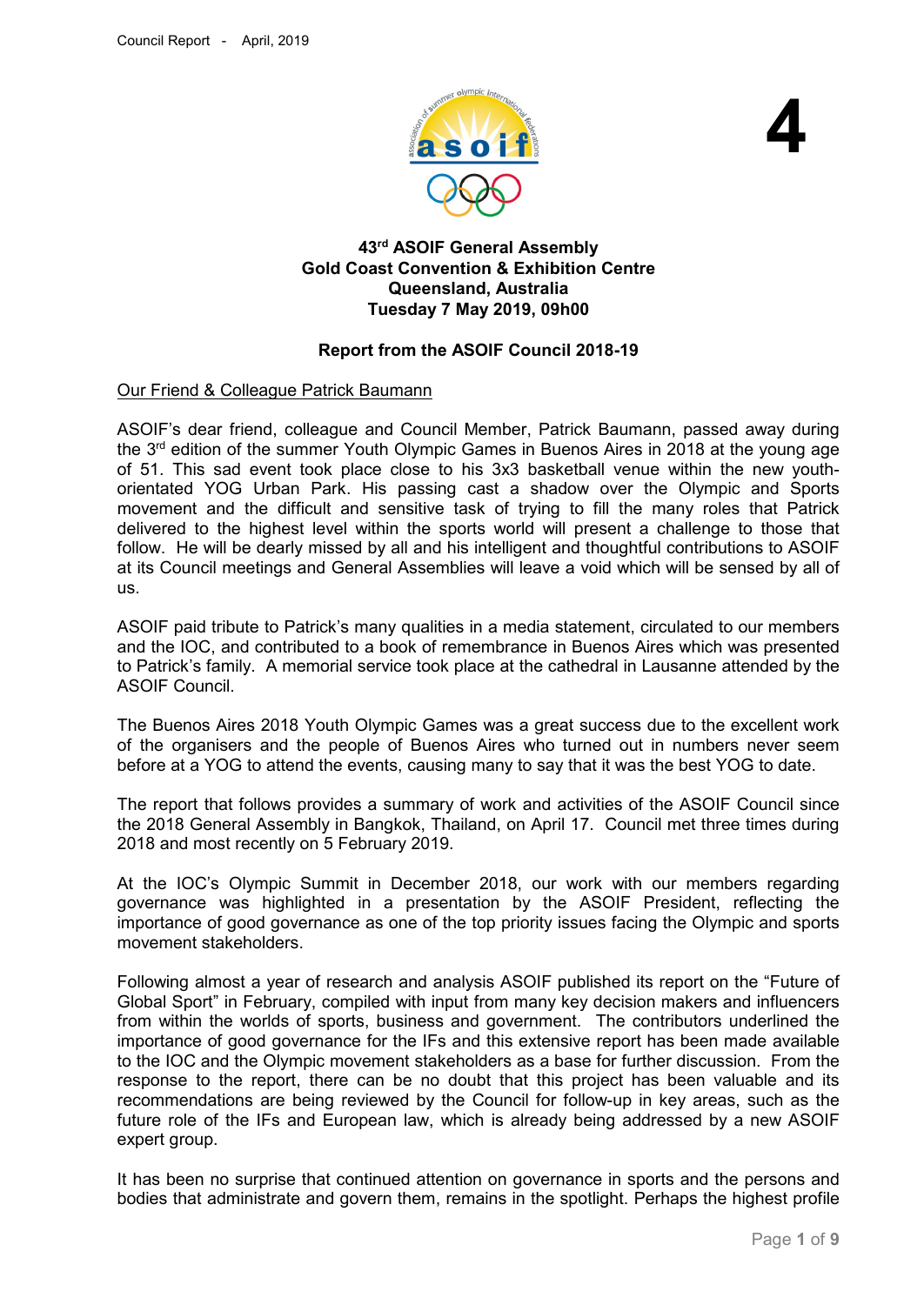case involves RUSADA which remains compliant with the world anti-doping Code following the provision of the LIMS data from the Moscow laboratory to WADA in January. Once the data has been analysed, a number of cases will almost certainly arise which it will be up to the respective IFs to prosecute with support from WADA.

All seven ASOIF consultative/advisory groups, with around 50 experts provided by our members, have been very active and continue to expand their work and impact. Summary reports from each are provided later in this report. Our IFs and the group members themselves are sincerely thanked for their excellent contributions made throughout the year in a great spirit and in the common interests of all.

The core business of the next Olympic Games in Tokyo next year is front and centre of Council's focus at present and we look forward to an update from our colleagues in the OCOG at the General Assembly and reports from the test event programme that is under way.

Council's focus in 2018 included the following activities:

- Preparations for the 2020 Tokyo Olympic Games;
- Research and subsequent publication of the Future of Global Sport report;
- WADA governance reform and Code review;
- Buenos Aires 2018 YOG and its debrief;
- Establishment of the ASOIF Governance Support & Monitoring Unit (GSMU) as an extension of the Governance Taskforce; and,
- Issues related to the proliferation of multi-sport events.

Below are updates on information, developments and activities under the following headings:

# **1. Relations with the IOC**

- 1.1 Multi-sport games events
	- 1.1.1 MOU (roles and responsibilities)
	- 1.1.2 GAISF Urban Games

# **2. Olympic Games**

- 2.1 Debrief: YOG 2018, Buenos Aires, Argentina
- 2.2 Games of Tokyo, Japan, 2020
- 2.3 Games of Paris, France, 2024

# **3. Services / Activities**

- 3.1 ASOIF Consultative and Advisory Groups
- 3.2 Fight Against Doping (see Item 10)
	- 3.2.1 International Testing Agency (ITA)
	- 3.2.2 World Anti-Doping Agency (WADA)
		- a) Code Review
		- b) WADA Presidency
		- c) RUSADA Compliance
- 3.3 Sports Data Warehouse (SDW)
- 3.4 IF Forum 2018
- **4. Staff & Administration**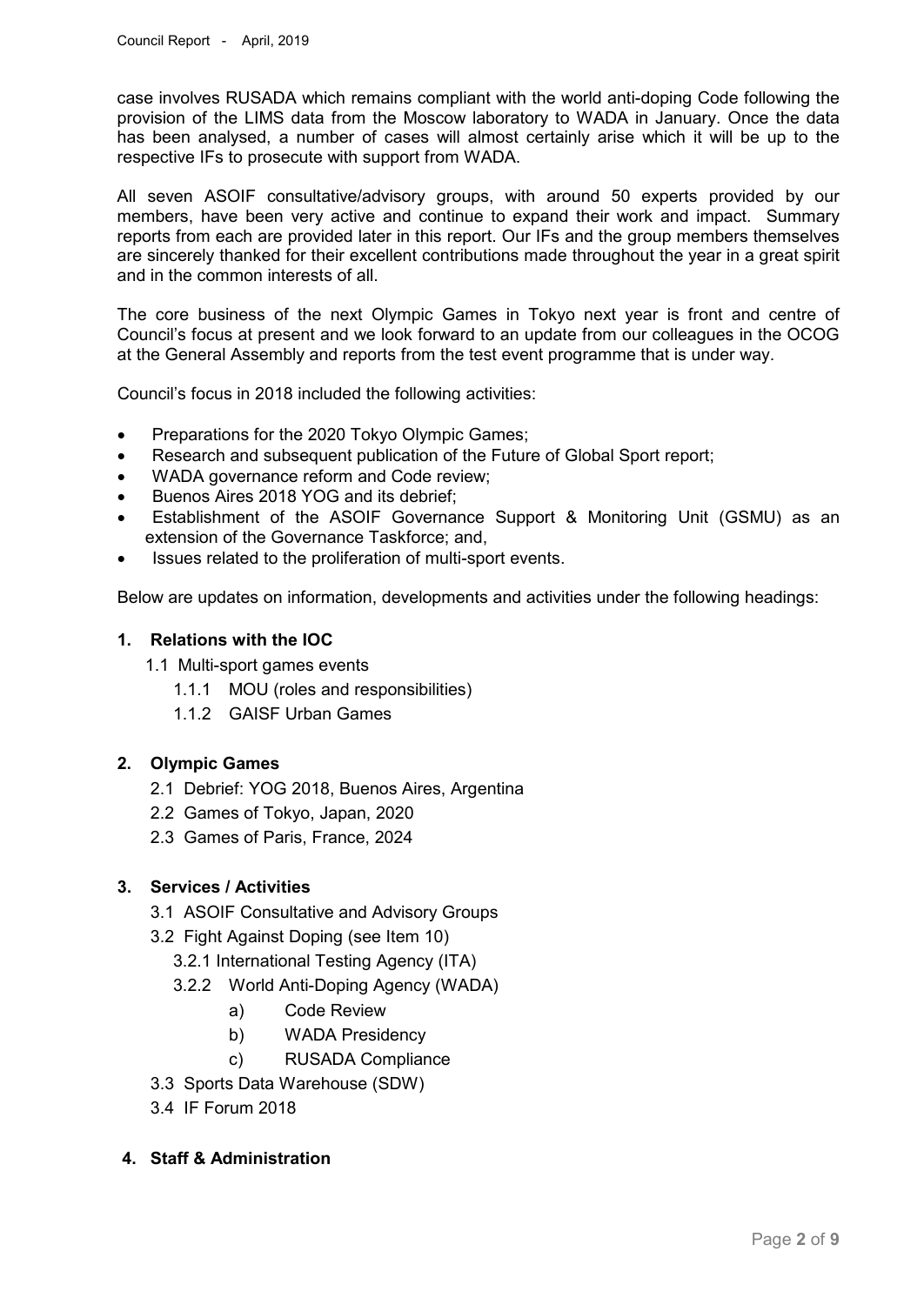# **1. RELATIONS WITH THE IOC**

# **1.1 Multi-sport events**

### **1.1.1 MOU (roles and responsibilities)**

At the ASOIF Working Meeting on multi-sport games events held in conjunction with the ASOIF GA in Bangkok in 2018, it was agreed that the roles and responsibilities of the organising committees for these events and also for the participating IFs should be set out in an agreement and that a draft MOU would be finalised. The IOC Sports Department is leading in delivering on this as it requires coordination with the NOCs.

# **1.1.2 GAISF Urban Games and Beach Games**

The position of ASOIF remains that it is the IFs (GAISF) that can organise multi-sport games events which gather sports with a common theme (e.g. Mind, Combat and Urban Games) and the NOCs (ANOC) that can organise such events grouped by geographical region (PanAm, All Africa and Asian Games) and this is reflected in an MOU between GAISF and the IOC. An exception was made, due to political considerations, avoidance of duplication and lack of clarity, for the Beach Games which will be a cooperation between ANOC and GAISF, at least for this first edition due to take place in San Diego in 2019.

ANOC and IOC had objected to the planned award of three consecutive editions, by GAISF, of its Urban Games to Los Angeles starting in 2019. Objections were raised on the similarity of the sports programme and the proximity in both location and dates and of staging such an event in an Olympic year.

A meeting chaired by IOC and involving ANOC, GAISF and ASOIF, represented by our President and Executive Director, took place in December 2018 to address the issues and ANOC and GAISF agreed to review the situation together and find solutions. Subsequently GAISF moved its first edition of its Urban Games to Budapest, Hungary for 2019.

# **2. OLYMPIC GAMES**

### **2.1 Debrief: YOG 2018, Buenos Aires, Argentina**

During the YOG, a daily Commission meeting took place but only on days 1-3 and the final day of the YOG, meeting for a total period of approximately one hour. This gives some indication of the smooth Games-time operation of this edition of the YOG which was defined by a very friendly atmosphere and larger than expected crowds at the competition, demonstrations and fan engagement activities.

Spectators could register online to gain free entry via a wrist-band that contained a chip allowing scanned entry to all the YOG "parks" which grouped the sports and other activities proving a popular concept.

A particular success, in the context of the YOG and the park concept, was the Urban Park which housed sports like BMX freestyle, skateboarding, breaking and sports climbing, employing a blend of competition, demonstrations and spectator try-out opportunities.

It was agreed that no formal debrief process would be undertaken by ASOIF but rather an internal AOMSG evaluation supported by a basic online questionnaire from all IFs focusing on the next edition in Dakar, Senegal, in 2022.

The final report, approved by Council, was then be submitted to the IOC and raised concerns about the global impact beyond Buenos Aires versus the costs and also about the viability of the event from the point of view of service level provision for young elite athletes regarding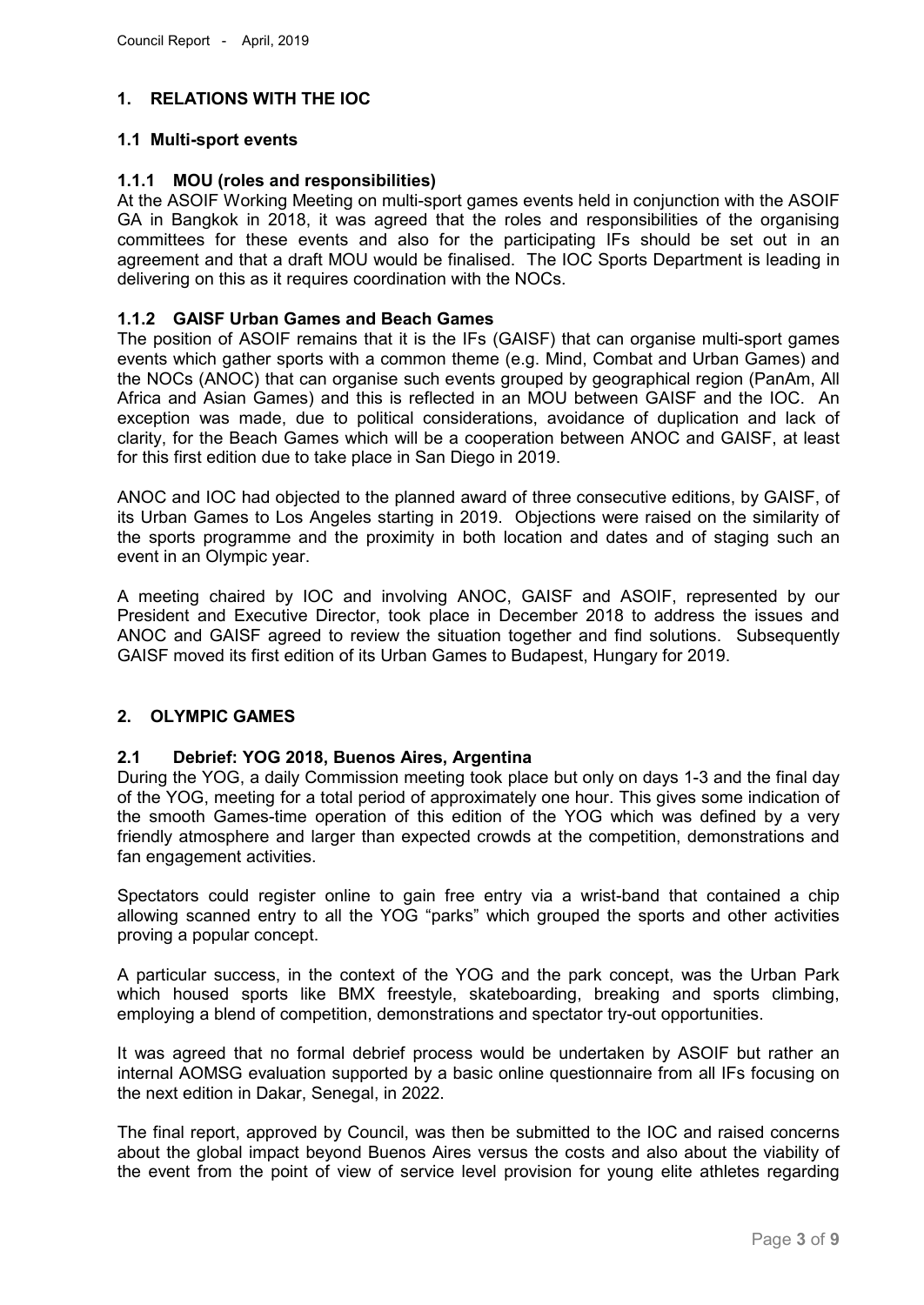training possibilities once eliminated from their events and the standard of nutrition etc. The report is attached at Annex 1.

Given the anticipated special circumstances surrounding the delivery of the YOG in Dakar, it was agreed to focus on the issues for that event at the ASOIF members working meeting due to be held on 5 May in Gold Coast, Australia.

#### **2.2 Games of Tokyo, Japan, 2020**

The 7th Coordination Commission for the Tokyo 2020 Games took place 3-5 December 2018 where plans, achievements and reports prepared by TOCOG were promising and optimistic. Good progress has been made in number of areas, including staffing, competition scheduling and test event scheduling, venue construction, adverse weather condition planning and water quality issues mitigation, etc. However, there are multiple, although rather individual, sport concerns in regard to Games preparation. One of the key common issues beyond the IFs' control is transport planning where an inability to provide details hinders preparation and implementation by other TOCOG function areas and is leading to changes and compromises on matters previously agreed between TOCOG and IFs such as venues capacity, competitions schedules, etc.

In its latest communication sent in January 2019, TOCOG seeks further engagement of the IFs through the Sport Delivery Plan (SDP). An internal SDP Task force was created for this purpose and all summer IFs were invited to provide their input with ideas and realistic opportunities on further IF engagement such as transfer of certain responsibilities, ideas on cost reduction, ideas on optimizing human resources, etc. Although this is a promising step, greater openness from TOCOG will be required if this is to be successfully implemented.

Regarding the sports programme for the 2020 Games, the IOC's concerns regarding the governance issues within AIBA have led to uncertainty regarding boxing's participation in the Games. ASOIF's position has always been that only the recognised IF, in accordance with the Olympic Charter Rules and Bye-laws, is responsible for the control and direction of its sport at the Olympic Games.

#### **2.3 Games of Paris, France, 2024**

Under the new delivery model and following a full review of the venue masterplan and budgets, the current focus remains on the process by which additional sports/events disciplines will be added to the 2024 Games programme.

Four IFs have been proposed by Paris for inclusion in 2024 (Skate, Sports Climbing, Surfing and Breaking) and the final inclusion of these will be decided by the IOC in Q4 of 2020. These sports would involve an additional quota of 248 athletes (474 for Tokyo 2020).

# **3. SERVICES / ACTIVITIES**

#### **3.1 ASOIF Consultative & Advisory Groups**

Our seven groups have provided short activity reports as follows:

### **3.1.1 ASOIF Medical & Science Consultative Group (AMSCG)** Chair: Margo Mountjoy (FINA)

The next AMSCG meeting will be held on May 9, 2019 in Gold Coast ahead of the WADA EC and FB meetings due to take place May 15-16, 2019 in Montreal. The AMSCG will provide input and feedback from the International Federation's point of view with regards to the WADA papers both to inform the Olympic movement position and to brief our representatives at WADA. ASOIF and IOC organised a joint medical workshop held on December 7-8, 2018 in Lausanne, focusing on Athlete and Global Health. Action items and recommendations were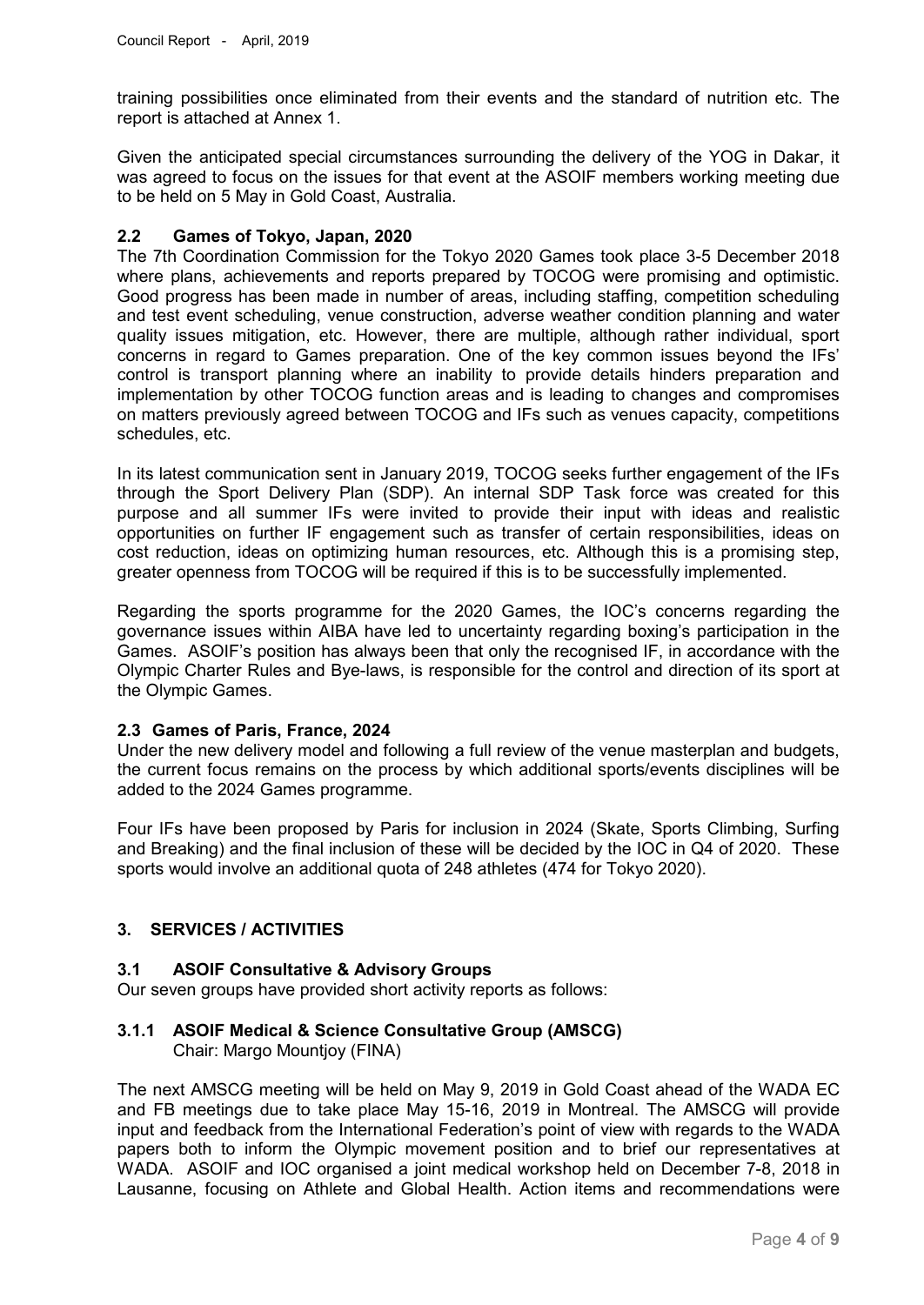established regarding IFs developing strategies and toolkits within the following five areas of "Physical Activity Promotion for Global Health", "Athlete Mental Health", "Injury and Illness Surveillance and Prevention", "Teamwork at the Olympic Games – How the IOC, IFs, NOCs and OCOG can work together to improve athlete medical services" as well as "Prevention of Harassment and Abuse in Sport". A summary of the key takeaways and action items was distributed to all participants who took part in the Forum. An article on "Health Promotion by International Olympic Sport Federations: priorities and barriers" reviewed by the AMSCG was published online by British Journal of Sports Medicine.

In addition, a survey was distributed to all participants regarding the proposal of AMSCG to develop a "Wellness App" focusing on physical activity with a 95% interest (from 40 participants) of IFs interested in implementing this App within their sporting events.

# **3.1.2 ASOIF Legal Consultative Group (ALCG)**

Chair: Antonio Arimany (ITU)

The ALCG last met on 8th November 2018 to review and finalise the Letter of Intent and Cooperation Agreement prepared by the Olympic Channel and IOC, as part of the group's ongoing cooperation with the Sports Data Warehouse (SDW) project. The group also discussed the impact of GDPR on IOC, IFs and WADA's data collection and processing.

The ALCG continues to monitor the RUSADA investigations and the resultant development and impact on IF's legal cases arising. The group is regularly updated on the work of the Governance Task Force (GTF) and Governance Support and Monitoring Unit (GSMU), the IOC/ASOIF IF Engagement Working Group and the ASOIF Role of IFs expert group, which often focuses on the IF's legal cases regarding EU competition law which is initiating a collective effort to establish structured dialogue with the European Commission in order to promote the role of IFs within the European Model of Sport.

The ALCG welcomed a new observer, Mrs. Anne van Ysendyck, the IOC Director of Legal Affairs to its meetings.

### **3.1.3 ASOIF Olympic & Multi-Sports Games Consultative Group (AOMSG)** Chair: Kelly Fairweather (ITF)

The AOMSG last met on  $5<sup>th</sup>$  November 2018 to follow up the implementation of the Sport Delivery Plan (SDP) which reinforces IF's role in bidding, preparation and delivery of the Games. The AOMSG also consider the *New Norm*, the latest cost-saving measures for future Games proposed by the IOC.

The AOMSG reviewed the issue tracking status for the Tokyo 2020 Games, administered by ASOIF, which helps the administration monitor progress and support the IF/ASOIF representation on the Coordination Commissions. The group agreed the Buenos Aires YOG 2018 debriefing process, which subsequently submitted to the IOC the consolidated feedback from the debriefing questionnaire circulated to each IF. The group also discussed the Games Management of Dakar YOG 2022 and Paris 2024.

The AOMSG continues to review various IOC policies of the Tokyo 2020 Games as per the SDP, and will monitor the impact of the World Beach Games 2019 and GAISF Urban Games while leading and contributing to the MoU between the IFs and Regional/Multi-sports Games organisers which it sees as a priority.

The AOMSG welcomed a new member, the FIG Secretary General Nicolas Buompane. All members of the AOMSG are also members of the IOC IF Engagement Working Group, which focuses on the SDP and Games Management, in relation to reducing cost and complexity of the overall delivery model, while attempting to enhance the flexibility, efficiency and sustainability of hosting the Games.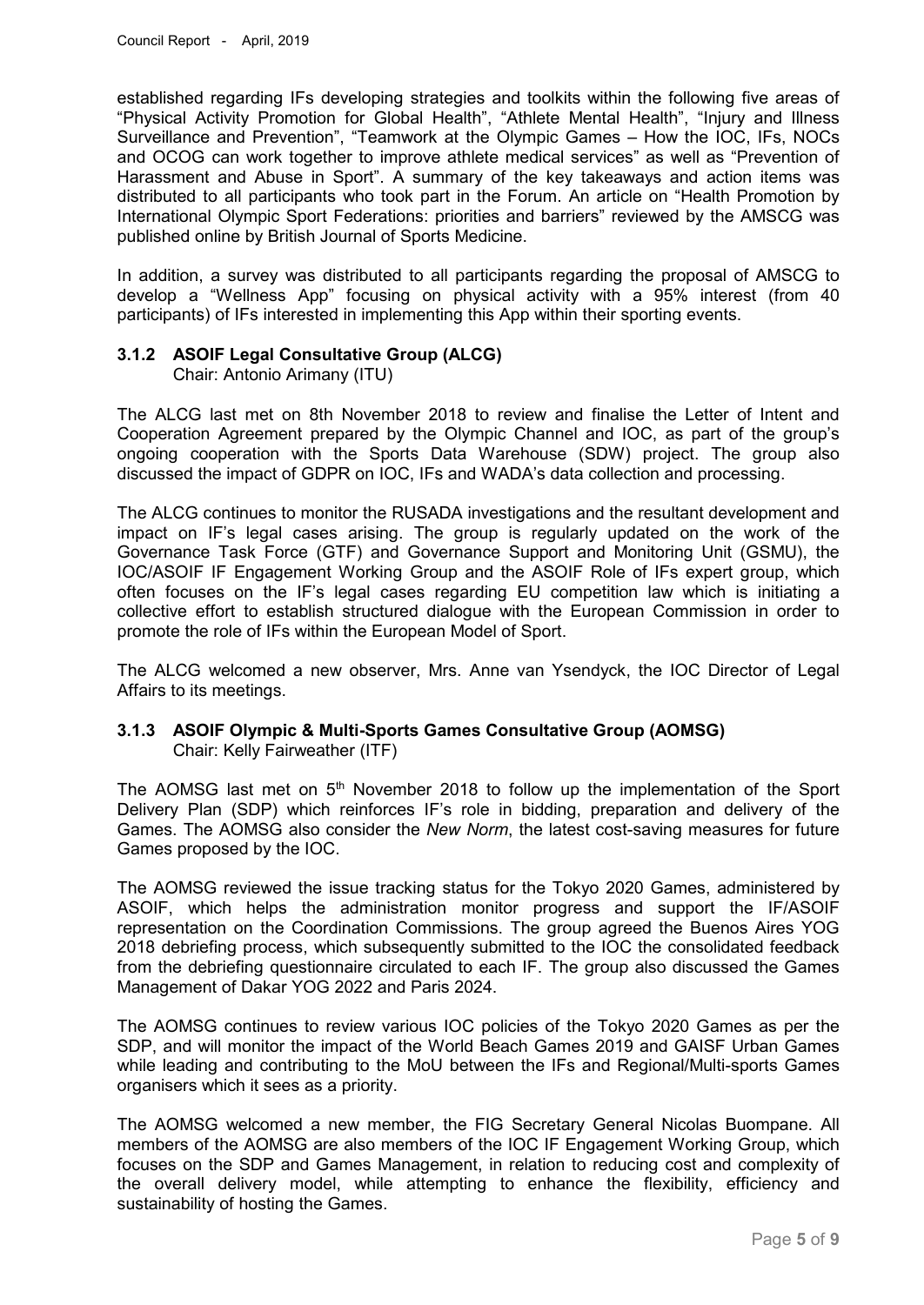### **3.1.4 ASOIF Commercial Advisory Group (CAG)** Chair: Andy Hunt (WS)

The CAG last met on 5 February 2019 primarily to discuss the Tokyo 2020 TV and Digital viewership data collection. IRIS, the company that had carried out similar research for Rio 2016, was requested to make a proposal for Tokyo 2020. The CAG and our members had been pleased with the outcomes of the previous cooperation with IRIS for Rio 2016 and also due to comparability of results the CAG decided to recommend to the ASOIF Council to commission the Tokyo2020 research from IRIS and ASOIF Council subsequently approved a budget for the IRIS proposal. The new methodology as well as any relevant additional markets for inclusion in the research will be defined in due course. This research will focus on TV data and separate consideration will be given to research on the digital elements.

The group agreed to organize the first edition of an annual workshop for commercial and marketing leaders of ASOIF members in November of 2019. The agenda of the workshop will be built around the essential and most important subjects in that area such as media rights and sponsorship sales, with the further addition of a number of contemporary topics, such as IF Hospitality programmes and event hosting right sales.

The group received an update on the Global Sports Impact research progress. On a proposal from the CAG, Council agreed to offer one event research study to each of the five associate members during 2019/20. It was noted that the GSI reports at the basic level were of limited value and any proposed extension to the agreement should take this into account.

The CAG is regularly updated on the Sports Data Warehouse and the Olympic Channel.

## **3.1.5 ASOIF Technology and Innovation Consultative Group (TICG)** Chair: Mat Pemble (ITF)

The most recent TICG meeting took place on 15 May 2018 at the SwissTech Convention Center during the inaugural edition of the SPOT – a new annual event launched in Lausanne by ThinkSport. The meeting reviewed the Olympic Channel Services (OCS) plan for the Buenos Aires YOG and the Tokyo 2020 OG where SDW would be in a testing phase and then a shadow service adding to the ATOS/Gracenote services. The group still believes that a general reinforcement of the SDW business case and more regular communication to the stakeholders is required to ensure necessary commitment and investment for the technical implementation within each IF.

The next TICG meeting will take place during the 2<sup>nd</sup> edition of the Spot in May 2019.

# **3.1.6 ASOIF Sports Development & Education Group (ASDEG)**

Chair: Deqa Niamkey (UWW)

ASDEG last met at the ASOIF Office on February 7 2019. Deqa Niamkey (UWW) chaired her first ASDEG meeting and welcomed Jock Peggy the new World Rugby representative to his first meeting. ASOIF decided against pursuing the project to develop an online sport management course as a result of the high cost proposal and questions on IF participation. Reviewing ASDEG priorities helped establish the key topics for the ASDEG Forum taking place May 28-29, 2019, at the Fédération Internationale de Basketball (FIBA) headquarters. These include "helping National Federations grow into their sport", "Tokyo IF development and legacy projects", "IF Online Resources", "Equipment shipping with OlympAfrica" as well as a session with "Olympic Solidarity".

The Gender Equality Forum took place on the 12 of April, 2019 focused on topics such as the Governance Leadership Pipeline, Implementing Gender Equality within an IF, linking with NFs and funding based on the IOC Gender Equality Recommendations.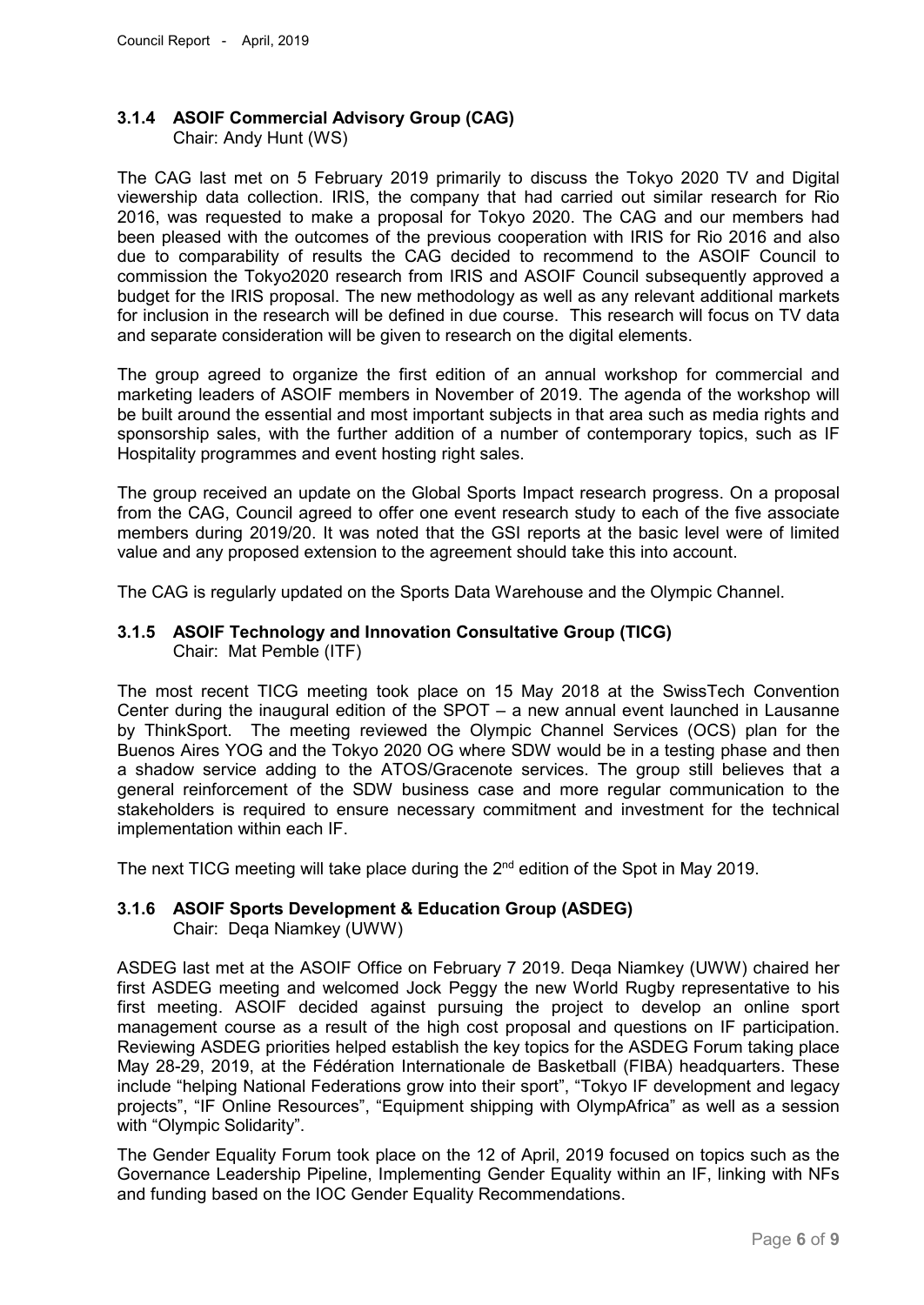ASDEG are developing the second cross sport coach education course with the key assessors from the first edition to take place in Lausanne during the  $4<sup>th</sup>$  Quarter of 2019.

The next ASDEG meeting will be held on May 27, 2019, in Lausanne ahead of the Forum.

### **Sheikh Mohammed Bin Rashid Al-Maktoum Creative Sports Award 2018 (CSA)**

The winner of the 2018 edition was selected by the CSA Board of Trustees and was announced in November 2018 as United World Wrestling which is sincerely congratulated on its award. The President of UWW received the award and the annual prize of USD 250,000 on  $9<sup>h</sup>$  January 2019 in Dubai with the ASOIF President and Executive Director in attendance.

In 2018 the CSA celebrated and encouraged initiatives, projects or programs that applied creative works in the empowerment of youth in sport. Every year each ASOIF member can submit one entry for the award and previous winners have been FIFA, FIH, IJF, BWF and UCI.

#### **3.1.7 ASOIF Parasport Advisory Group (APAG)**

Chair: Sabrina Ibáñez (FEI)

The APCG last met on 7 November 2018. The meeting took place ahead of Association of Paralympic Sport Organisations (APSO) General Assembly (GA) that took place later that same day. The meeting was used to review the progress reached since the last IPC General Assembly and the creation of APSO. It was agreed that APSO had been established successfully and FEI Secretary General Sabrina Ibáñez was elected President with Secretary General of World Archery Tom Dielen elected as its Vice-President.

The APCG discussed the IPC process for the 2024 Paralympic Games (PG) programme confirmation. It was noted that despite all World Sailing's recent efforts para-Sailing had not been reinstated on the programme for Paris 2024. It was also noted that to form the programme of the PG the IPC had used an evaluation involving criteria and points systems which had not been disclosed to IFs. The group agreed that if IFs were to be evaluated by the IPC they had to be fully informed of the criteria being used, to enable them to improve their scores where possible. Later that day this issue was addressed during the APSO GA with both the IPC President and CEO attending the meeting.

At the conclusion of the meeting the APCG members agreed to appoint Sabrina Ibáñez as the Chair of this ASOIF group to maintain consistency with her being Chair of the wider represented APSO.

# **3.2 Fight Against Doping**

#### **3.2.1. International Testing Agency**

Annex 2 provides an update on the ASOIF members which have contracted ITA to deliver all or part of their anti-doping obligations under the Code. ASOIF's position remains that some IFs with a fully functioning anti-doping unit may remain outside of the ITA programme if they so wish so long as they are fully compliant with the Code.

### **3.2.2. World Anti-Doping Agency**

#### **a. Code Review**

The review of the current Code is reaching its conclusion and at the suggestion of the ASOIF President, the IOC created a stakeholder working group to coordinate a position on the key matters. This group has met regularly, most recently on 15 January and with the WADA Code review team on 15 March, and is addressing the major global points and ensuring that the WADA team receives all input. Our combined input from the Olympic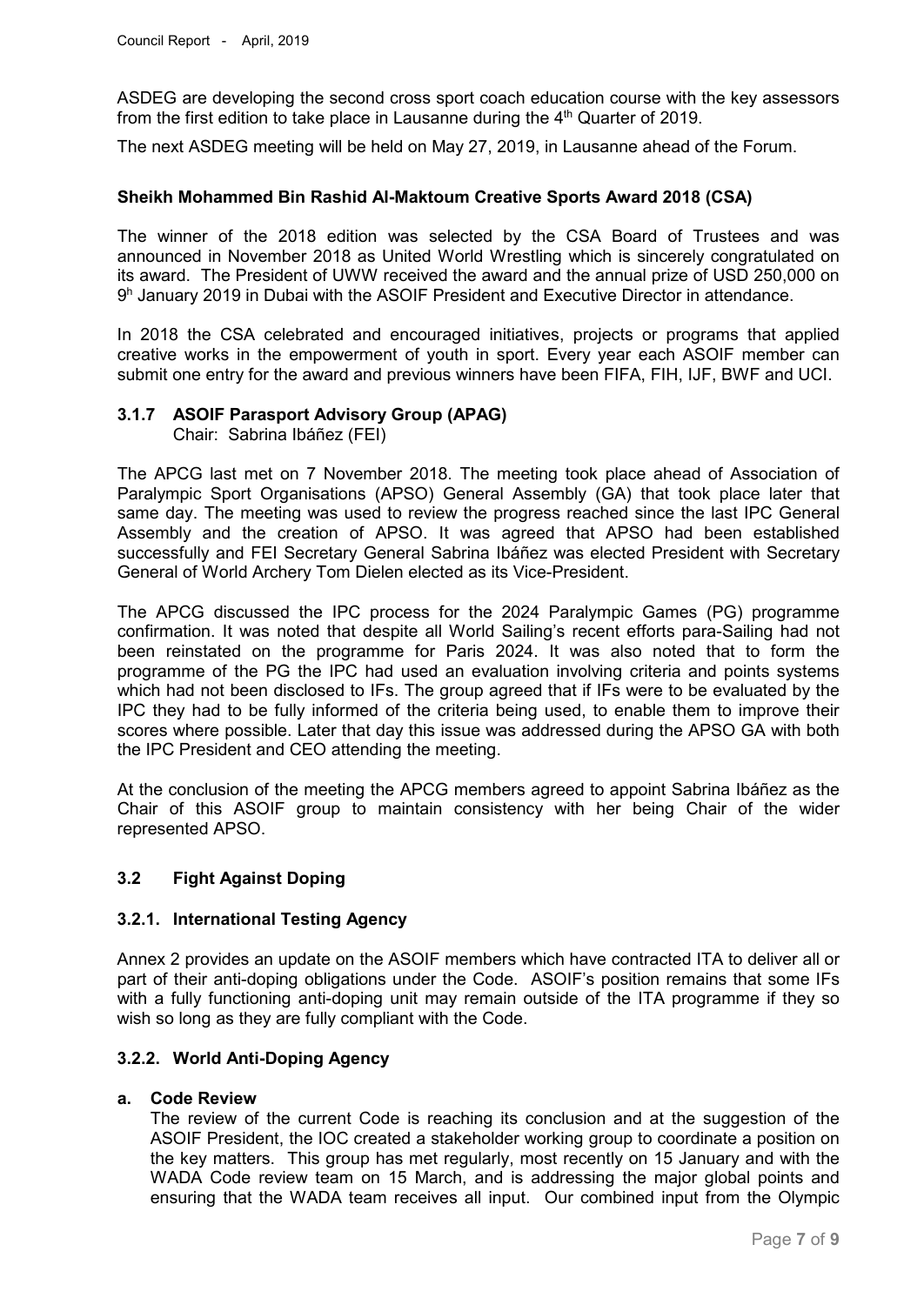and sports movement is summarised in the paper at Annex 3 which was submitted to WADA.

# **b. WADA Presidency**

The current WADA President, Sir Craig Reedie, will complete his final term at the end of this year and a new independent President, proposed by the Public Authorities, will be formally elected by the WADA Foundation Board at its meeting in November 2019. The public authorities have put in place a process which should see only one candidate nominated by them at the next meeting of WADA's Executive Committee/Foundation Board in May. There are a number of candidates who are declared, Helleland (Norway), Banka (Poland), and Diaz (Dominican Republic).

## **c. RUSADA Compliance**

RUSADA had its non-compliance status lifted at the WADA EC meeting in September 2019 subject to certain conditions including giving access to the Moscow laboratory and the successful extraction of the LIMS data and related raw data, by 31 December 2018. Although this deadline was missed due to technicalities, subsequent access and data extraction took place in full ahead of the Compliance Review Committee (CRC) meeting on 15 January. As a result, the CRC made the recommendation to the WADA EC that the status of RUSADA as compliant should remain and this was agreed by the EC at its meeting on 22 January. The LIMS data is now been processed by WADA and at the request of ASOIF, WADA will host a conference call with all the IFs on 25 April to set out the process and the support that they can offer the IFs in prosecuting and subsequent cases.

### **3.3 Sports Data Warehouse (SDW)**

The Steering Committee for the SDW met on 16 January ahead of the finalisation of the cooperation agreements with the IFs. Although, perhaps, missing to fully publicise the good progress that has been made, the project is going forward with commitment from the OCS and its diligent work is acknowledged. In relation to data protection, for example, there were important points that had needed to be clarified within IOC and OCS, before a decision by the Steering Committee and ahead of approaching all concerned stakeholders.

As per GDPR requirements and best practices, the SDW undertook a thorough Data Protection Impact Assessment to identify the risks for athletes and define a risk mitigation strategy. A data protection expert (Diego Ramos at DLA Piper Madrid) was consulted in this process and the Steering Group was confident that the risks could be mitigated so that there would be no "high risk for the rights and freedoms" of athletes which would trigger an obligation to consult the Spanish Data Protection Authority before "going live".

However, this project will entail a level of risk regarding data protection, mainly because of its large scale and high ambition and also because GDPR implementation is just beginning its implementation so the attitude of the authorities remains uncertain. Ways to mitigate these risks have been identified to an acceptable level, but the problem remains that keeping the risks under control could impact certain elements of the project. Defining the "risk appetite" (the extent of mitigation of these risks) was up to the Steering Committee and IOC, OCS boards. From that perspective, there were two points that deserve specific mention: (I) the legal basis on which one could rely to manage athletes' information and whether we need to ask each athlete for his/her individual consent and (II) the type of information we can include in the database.

In summary, the Steering Committee agreed to move forward engaging its proportionate mitigation strategy, while recognising and accepting a certain level of risk involved.

For 2019 the project will ensure that there is a legal framework in place to work with the IFs and will build on successful tests carried out at the Buenos Aires 2018 YOG, plan the funding beyond 2020 and raise awareness of the project beyond the IOC. The Olympedia database